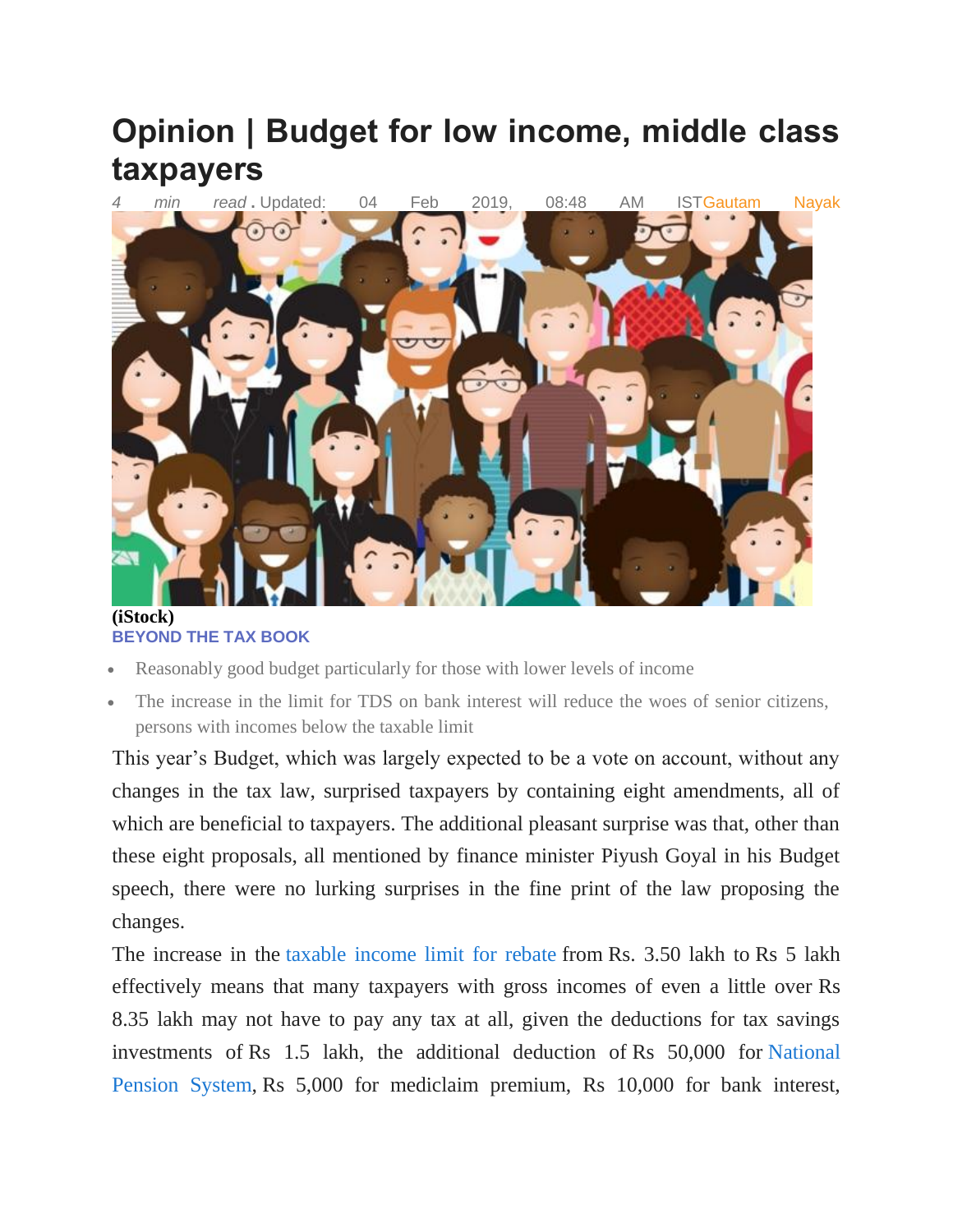and [standard deduction](https://www.livemint.com/budget/news/budget-2019-income-tax-exemption-limit-doubled-standard-deduction-raised-1549004959189.html) of Rs 50,000 for salaried employees. However, though no tax may be payable by such taxpayers, if their income is more than Rs.2.5 lakh, they would still have to file a return of income. Besides, taxpayers with taxable income in excess of Rs 5 lakh would not benefit in any manner by the change in this rebate, and would continue to pay the tax as before.

Two significant [benefits for the middle class](https://www.livemint.com/budget/news/more-tax-benefits-for-the-middle-class-1549044256917.html) have been those relating to house property—the exclusion of one more house from the purview of notional rent, and the extension of the benefit of exemption of long-term capital gain on reinvestment in a residential house to purchase up to two houses.

Today, if you own more than one residential house, which is occupied by you and your family members or relatives, and not let out, you still end up paying tax on the notional rent of all the houses, except one. You, therefore, pay tax on an artificial income, which you have not actually earned. This adversely affected many taxpayers, who owned one house for their own residence, and another house for the residence of their parents or siblings, or as a holiday home, as they had to pay tax on a rental income which they had not earned. This also affected taxpayers who bought two properties jointly with their spouses, both contributing to the cost of each house. Both husband and wife were taxable on their respective shares of notional rent in respect of one house each. There has also been substantial litigation as to what is the notional rent that should be taxed in such cases.

Now, the benefit is being extended to one more house, so that no notional rent is taxable on two self-occupied houses. This would reduce the tax burden of many taxpayers. However, the concept of taxing a notional rent, which is not really earned, will still apply to the other houses if you own more than two houses, though you may not have let them out. This was, perhaps, an opportunity to restore the concept of only taxing real incomes, and not notional incomes, by extending the benefit to all selfoccupied houses, and not just two. Unfortunately, given the amendment, one will still have to live with litigation in cases where taxpayers have more than two self-occupied houses.